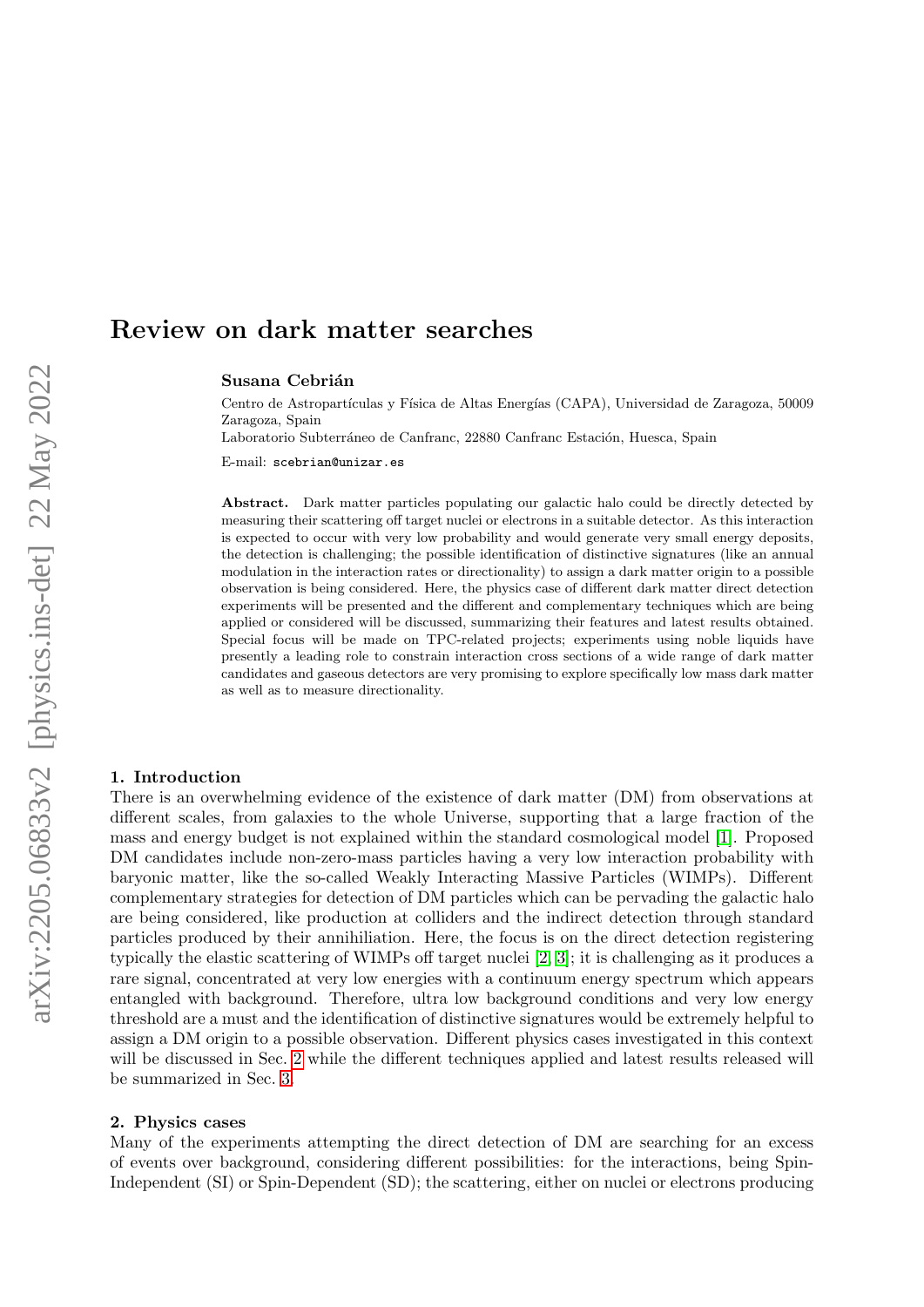Nuclear or Electronic Recoils (NR/ER); and the masses of the DM particles, existing wellmotivated candidates in the range from eV to TeV. Indeed, a lot of effort is being devoted in the last years to probe low mass DM below the GeV scale [\[4\]](#page-9-3); this additionally requires lighter targets (to keep kinematic matching between WIMPs and nuclei) and lower threshold (to detect smaller energy deposits) and has forced to consider different search channels. As light WIMPs cannot transfer sufficient momentum to generate detectable NR, absorption or scattering off by electrons (ER) are being taken into account too. But there are also experiments specifically focused on the observation of distinctive DM signatures, like an annual modulation of the interaction rates and the directionality of the signal. In this section, these two signatures and the proposed Migdal effect allowing to enhance sensitivity to low mass DM will be briefly presented.

## 2.1. Annual modulation

The movement of the Earth around the Sun makes the relative velocity between DM particles in the galactic halo and a detector follow a cosine variation producing a time modulation in the DM interaction rate  $S$ , which for each energy bin  $k$  is typically expressed as the sum of a constant term,  $S_{0,k}$ , and a modulated one with amplitude  $S_{m,k}$ ,

$$
S_k = S_{0,k} + S_{m,k} \cos(\omega(t - t_0)).
$$
\n(1)

For a locally isotropic DM halo, the modulation has a one year period (related to  $\omega$ ) and a well defined phase  $t_0$ , being the maximum rate around June,  $2^{nd}$ . The modulation should be weak (at the level of a few percent variation), only noticeable in the low energy region and with a phase reversal which can produce a negative modulation amplitude at very low energies [\[5,](#page-9-4) [6,](#page-9-5) [7\]](#page-9-6). No background component is known to mimic the effect and therefore its observation would be a distinctive signature of DM interaction.

#### 2.2. Directionality

The average direction of the WIMP wind through the solar system comes from the constellation of Cygnus, as the Sun is moving around the Galactic center. A measurement of the track direction of NR could be used then to distinguish a DM signal from background events (expected to be uniformly distributed) and to prove the galactic origin of a possible signal [\[8,](#page-9-7) [9,](#page-9-8) [10\]](#page-9-9). The reconstruction of tracks is not easy since they are very short for keV scale NR: ∼1 mm in gas,  $\sim$ 0.1 µm in solids. It would be desirable to register direction (axis, sense) or at least a head-tail asymmetry by measuring the relative energy loss along the track. A daily modulation of the WIMP direction due to the rotation of Earth has also been proposed.

#### 2.3. Migdal effect

The Migdal effect is an Atomic Physics phenomenon that leads to the emission of a bound-state electron from atomic or molecular systems when the atomic nucleus is suddenly perturbed, which has been observed for radioactive  $\alpha$  and  $\beta$  decays. Therefore, the WIMP-nucleus interaction could lead to atomic excitation or ionization of the recoiling atom [\[11,](#page-9-10) [12,](#page-9-11) [13\]](#page-9-12). Although there is no experimental evidence of the Migdal effect for NR yet, it has been already considered by several collaborations to explore sub-GeV mass DM candidates as, for low mass DM, this additional signal is above threshold (unlike the NR alone) enhancing sensitivity.

There are several proposals to attempt the first observation of this effect for NR. In [\[14\]](#page-9-13), a position-sensitive gaseous detector is considered to identify two clusters, one due to the NR and the other produced by a separated de-excitation X-ray. The detector is a quite small (27 l volume) gas TPC with micro-pattern and electroluminescence readouts and filled with Ar (at 1 atm) or Xe (at 8 atm). The neutron beam to produce the recoils has an energy of 565 keV and comes from the  ${}^{7}$ Li(p,n)<sup>7</sup>Be reaction. According to a Monte Carlo study, in these conditions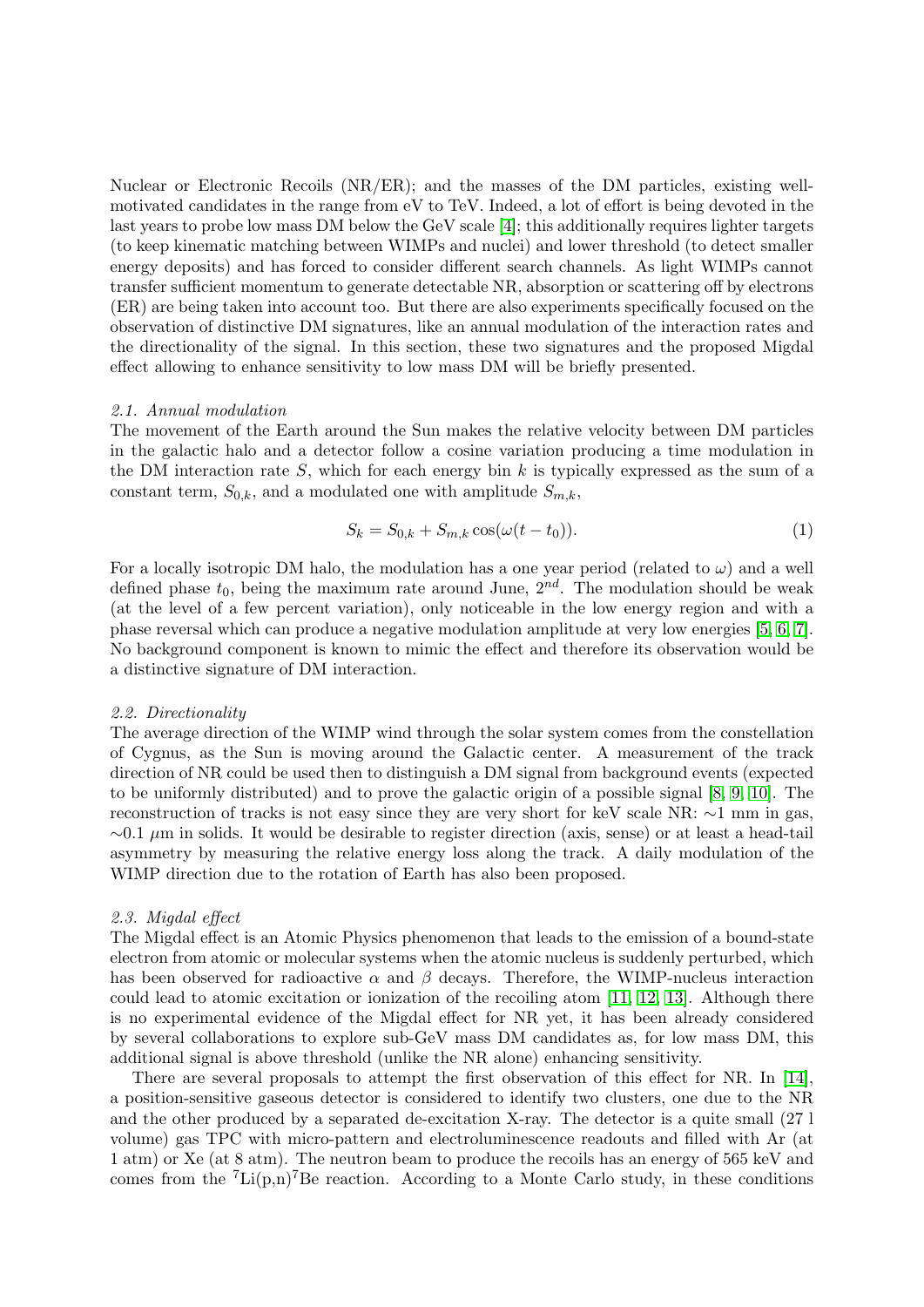the Migdal effect signal (at a rate of  $10^2$ -10<sup>3</sup> c/day) would be observable provided backgrounds are controlled. In the proposal by the MIGDAL (Migdal In Galactic Dark mAtter expLoration) experiment [\[15\]](#page-9-14), the goal is to measure the ER and NR from a same vertex in a low pressure gaseous detector using high neutron fluxes from D-D and D-T generators (producing neutron energies of 2.45 and 14.1 MeV, respectively). An optical TPC filled with gas  $CF<sub>4</sub>$  (pure or mixed with Xe or Ar) at 50 Torr and equipped with glass-GEMs is being considered; the charge and light readout with a CMOS camera and a photomultiplier allows 3D reconstruction for few mm long tracks. Simulation and experimental work is underway to quantify signal and background and set-up the experiment at the Rutherford Appleton Laboratory in the UK.

# <span id="page-2-0"></span>3. Techniques and results

Many different and complementary techniques are being applied or under consideration in the direct detection of DM based on the measurement of the produced charge, light or heat signals or, in hybrid detectors, of a combination of two of them [\[2,](#page-9-1) [3\]](#page-9-2). In this section, the main techniques will be briefly presented and the latest results obtained in the context of different experiments for each of them will be discussed.

# 3.1. Liquid Ar and Xe detectors

Noble gases like Xe or Ar scintillate and can be ionized. In liquid state, they can form massive DM targets, which have produced leading results in the high mass range from a few GeV to TeV. A dual-phase TPC can measure both the primary scintillation (S1) and the secondary scintillation from drifted electrons (S2); the ratio of these signals allows to distinguish ER and NR, with an energy threshold at the level of [1](#page-2-1)  $keV_{ee}^1$ . The consideration of drift times allows 3D event reconstruction typically at mm scale.

Three Xe experiments have released over the last years the strongest constraints on WIMPnucleus interaction above 6 GeV: XENON1T at Laboratori Nazionali del Gran Sasso (LNGS) in Italy [\[16\]](#page-9-15), LUX at the Sanford Underground Research Facility (SURF) in US [\[17\]](#page-9-16) and PANDAX-II at Jinping Underground Laboratory in China [\[18,](#page-9-17) [19\]](#page-9-18). Considering only the S2 signal, above 0.4 keV<sub>ee</sub>, XENON1T has also derived results for electron scattering [\[20\]](#page-9-19). Searches for light DM, considering the Migdal effect and Bremsstrahlung looking for ER, have been performed by XENON1T [\[21\]](#page-9-20) and LUX [\[22\]](#page-9-21). Many different DM models have been taken into account in the analyses (inelastic scattering, effective interactions, bosonic Super-WIMPs, light mediators, dark photons ...); axions have been proposed as an explanation of the excess of ER observed by XENON1T [\[23\]](#page-9-22). Extensions of these experiments with several tonnes of active mass have been built for operation in the first half of this decade: LUX-ZEPLIN (LZ) is being commissioned at SURF, XENONnT is taking data at LNGS and PANDAX-4T at Jinping has already released first results [\[24\]](#page-9-23) with a lowest excluded cross section  $(90\% \text{ C.L.})$  of  $3.8\times10^{-47} \text{ cm}^2$  at a DM mass of 40 GeV. In a longer term, the DARWIN observatory is expected to start at the end of the decade using 40 tonnes.

In Ar detectors, the different scintillation pulse shape of ER and NR provides a very efficient discrimination method. DEAP-3600 is a single-phase detector operated at SNOLAB in Canada that has shown an outstanding background rejection factor [\[25\]](#page-9-24). DarkSide-50, at LNGS, has used a dual-phase detector filled with underground Ar (UAr) having a reduced (by a factor  $1400\pm200$ )  $39\text{Ar}$  content [\[26\]](#page-9-25); a low mass DM search, detecting S2 only with a 100 eV<sub>ee</sub> threshold, produced leading sensitivity at 1.8–3.5 GeV [\[27\]](#page-9-26) and results on electron scattering [\[28\]](#page-9-27). The Global Argon DM Collaboration (GADMC) has been formed to work on the development of SiPMs and on the procurement of ultra-pure UAr extracted from the Urania plant in Colorado (US) and purified at the Aria facility in Sardinia (Italy) [\[29\]](#page-9-28). The DarkSide-20k experiment at LNGS

<span id="page-2-1"></span><sup>&</sup>lt;sup>1</sup> Electron-equivalent energy.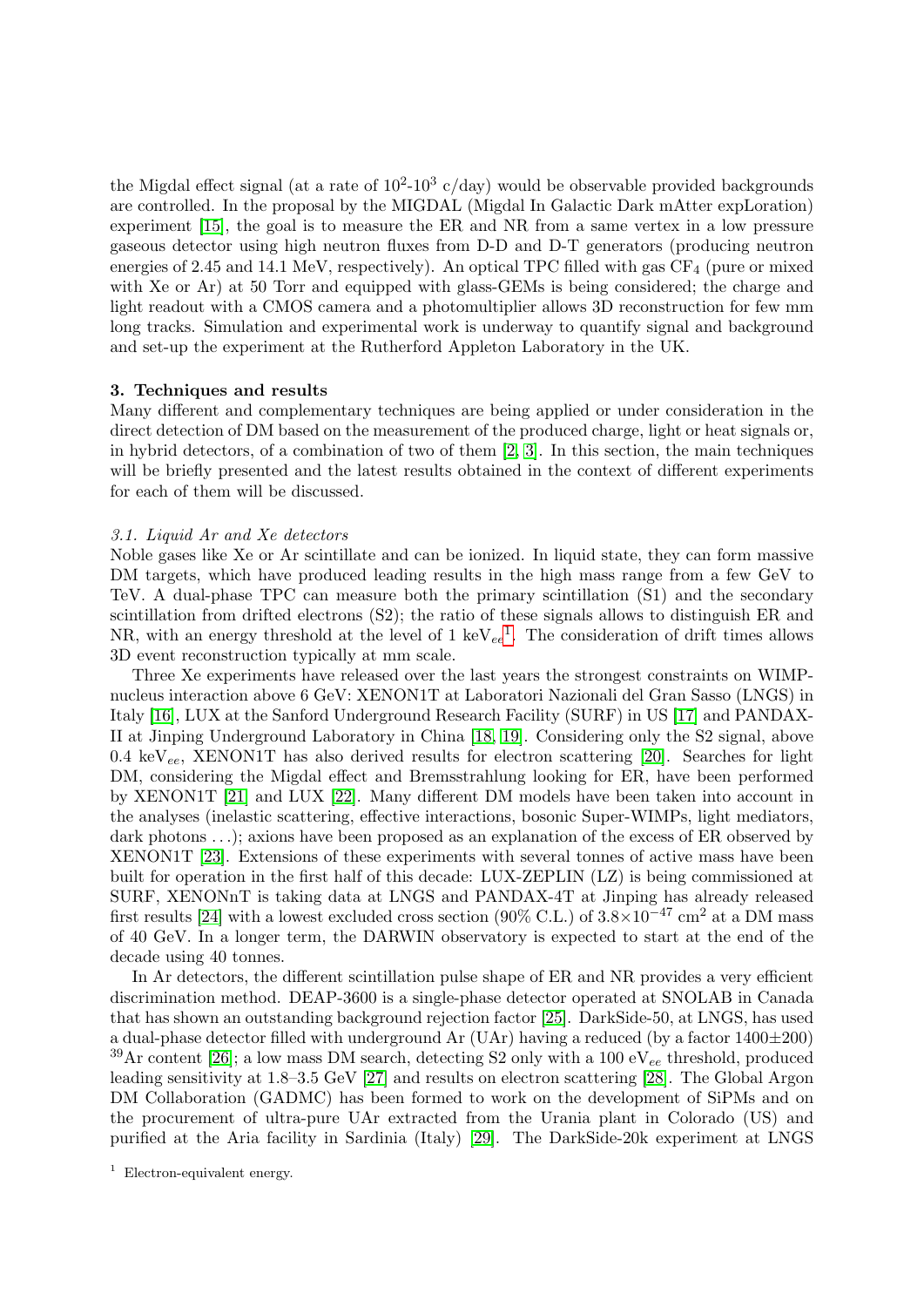will be the first step, with a smaller version using a 1 tonne target optimized for low mass DM searches (DarkSide-LowMass). The DArTInArDM detector [\[30\]](#page-10-0) has been designed to verify the low activities of <sup>39</sup>Ar required in the UAr and the Recoil Directionality (ReD) detector is in development too exploring columnar recombination [\[31\]](#page-10-1). For the end of the decade, the ARGO detector with 360 tonnes (fiducial mass) is foreseen at SNOLAB.

#### 3.2. Bolometers

In solid-state cryogenic detectors, phonons are measured by the tiny temperature increase induced, which requires operation at temperatures of tens of mK at most; a simultaneous measurement of ionization or scintillation allows discrimination of ER and NR. Very low mass crystals have reached low thresholds even below 100 eV, and therefore this type of detectors are producing leading results in GeV and sub-GeV regions.

EDELWEISS-III operated at the Laboratoire Souterrain de Modane (LSM) in France 24 Ge bolometers (870 g each), presenting very good results at 5-30 GeV and limits also on Axion-Like Particles (ALPs) [\[32\]](#page-10-2). For the EDELWEISS-subGeV program, much smaller Ge bolometers (33 g) are being used now, having achieved a 60 eV threshold to explore DM masses down to 45 MeV (considering the Migdal effect) and electron interactions and dark photons [\[33,](#page-10-3) [34\]](#page-10-4). New searches via Migdal effect obtained with a 200 g cryogenic Ge detector with NbSi TES sensors in Modane have allowed to go down to masses of 32 MeV [\[35\]](#page-10-5).

SuperCDMS operated Ge and Si bolometers of hundreds of grams at the Soudan Underground Laboratory in US. A 70 eV threshold was achieved exploiting the Neganov-Trofimov-Luke (NTL) effect at high bias voltage (HV) to convert charge into heat; results for masses down to 1.5 GeV were presented from different analyses [\[36,](#page-10-6) [37\]](#page-10-7). Data have been reanalyzed considering Bremsstrahlung radiation and the Migdal Effect, which allows to explore masses down to 30 MeV [\[38\]](#page-10-8). Very small Si detectors (0.93 and 10.6 g) have been operated on surface considering nucleon and electron scattering and dark photons [\[39,](#page-10-9) [40\]](#page-10-10). The operation of SuperCDMS at SNOLAB in Canada with different types of Ge and Si detectors (up to ∼30 kg) is expected to start soon.

CRESST-III is operating at LNGS 10  $CaWO<sub>4</sub>$  scintillating bolometers (24 g each), after using larger crystals in CRESST-II [\[41\]](#page-10-11). A 30 eV threshold has been achieved, producing the best limits for WIMP-nucleus SI interaction down to 160 MeV and also for SD scattering (neutron-only case) on  $^{17}O$  [\[42\]](#page-10-12). As it is possible to include other nuclides in the target material, SD interactions (both proton- and neutron-only cases) on <sup>7</sup>Li [\[43\]](#page-10-13) and on <sup>6</sup>Li [\[44\]](#page-10-14) have been studied above ground too. The use of up to 100 crystals is foreseen, with the goal of lowering the threshold to 10 eV.

#### 3.3. Ionization Ge and Si detectors

Purely ionization detectors, like those based on semiconductors, are also producing very interesting results in the search for low mass DM.

Point-Contact Ge detectors can reach sub-keV thresholds thanks to a very small capacitance in combination with a large target mass, as shown by the CoGENT detector at Soudan [\[45\]](#page-10-15). Detectors with a mass of ∼1 kg each and a threshold of 160 eV<sub>ee</sub> are being operated at Jinping by CDEX (China Dark matter EXperiment); CDEX-1, with one detector, set constraints on WIMP-nucleon SI and SD couplings [\[46\]](#page-10-16) also including the Migdal effect [\[47\]](#page-10-17). Limits from an annual modulation analysis have been presented [\[48\]](#page-10-18). CDEX-10, using a 10 kg detector array immersed in liquid  $N_2$  has already released results [\[49\]](#page-10-19) and larger set-ups are in preparation for CDEX-100 and CDEX-1T.

In Silicon charge-coupled devices (CCDs), the charge produced in the interaction drifts towards the pixel gates, until readout; they offer 3D position reconstruction and effective particle identification for background rejection although have a long signal collection time. DAMIC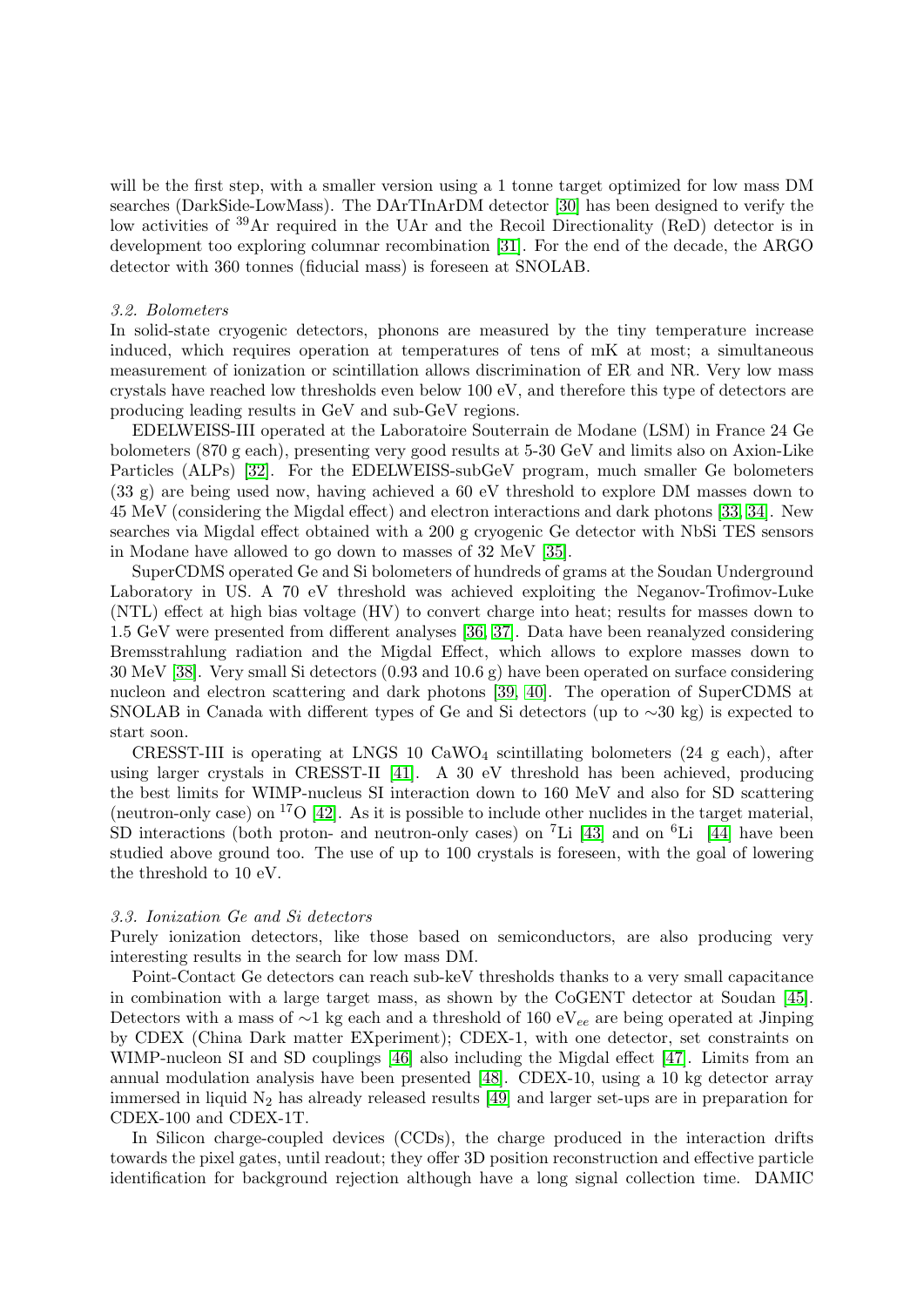(DArk Matter In CCDs), operating 7 CCDs (6 g each) at SNOLAB with a threshold 50 eV $_{ee}$ , has presented results on electron scattering and hidden photon DM [\[50,](#page-10-20) [51\]](#page-10-21) and on nucleon scattering [\[52\]](#page-10-22). DAMIC-M will be operated at LSM using 50 larger CCDs (13.5 g each) with Skipper readout, where the multiple measurement of the pixel charge allows to reduce noise and achieve single electron counting with high resolution. This technology is already being used in SENSEI (Sub-Electron-Noise Skipper CCD Experimental Instrument); small prototypes (0.0947 and 2 g) have been operated at Fermilab, setting leading constraints on DM-electron scattering and hidden-sector candidates [\[53,](#page-10-23) [54\]](#page-10-24). SENSEI plans to install a 100-g detector with 48 CCDs at SNOLAB. The project for the end of the decade is OSCURA, using 10 kg of target.

#### 3.4. Gaseous charge detectors

Gaseous detectors based on pure ionization are also in development focused on low mass DM. A Spherical Proportional Counter (SPC) is able to achieve very low threshold thanks to a very low capacitance for a large volume [\[55\]](#page-10-25), being the anode a small ball at the center of the sphere. The SEDINE detector, consisting of a copper sphere, 60 cm in diameter, filled with Ne-CH<sub>4</sub> at 3.1 bar (280 g active mass) was operated at LSM. Exclusion results for WIMPs were derived from a 42 day run at 50  $eV_{ee}$  acquisition threshold [\[56\]](#page-10-26), as well as limits on the axion-photon coupling for solar Kaluza-Klein axions [\[57\]](#page-10-27). NEWS-G (New Experiments With Spheres-Gas) has built a new, larger copper sphere, 140 cm in diameter. After some tests, commissioning data with  $CH<sub>4</sub>$ (at 135 mbar) were taken at LSM and now the sphere is at SNOLab for operation. The single electron response (gain, drift or diffusion times) has been characterized with a laser system [\[58\]](#page-10-28) and efforts have been made to mitigate the effect of <sup>210</sup>Pb in copper [\[59\]](#page-10-29). The first measurement of the quenching factor for Ne has been achieved deploying a SPC in a neutron beam at the Triangle Universities Nuclear Laboratory (TUNL, Duke University) [\[60\]](#page-10-30). The development of spheres made of electroformed Cu (ECUME, DARKSPHERE) is underway in collaboration with Pacific Northwest National Laboratory (PNNL).

Other gaseous detectors are being considered, like a high pressure TPC equipped with Micromegas (MicroMesh Gas Structures) readouts, offering low intrinsic radioactivity, background discrimination based on the event topology and the possibility of scaling-up. TREX-DM (Tpcs for Rare Event eXperiments-Dark Matter) is based on a TPC holding a pressurized gas at 10 bar inside a copper vessel, equipped with the largest Microbulk Micromegas readouts (surface of  $25\times25$  cm<sup>2</sup>) ever built [\[61,](#page-10-31) [62,](#page-10-32) [63\]](#page-10-33). It operates at the Canfranc Underground Laboratory (LSC) in Spain, being presently at the commissioning phase. The target is flexible and the available volume (24 l) corresponds to ∼0.3 kg of Argon and ∼0.16 kg of Neon at 10 b. Runs with mixtures of both Argon and Neon with isobutane (atmospheric  $Ar+1\%iC_4H_{10}$ and  $Ne+2\%iC_4H_{10}$  up to 8 bar have been made. The prospects for the energy threshold are from 0.4 keV<sub>ee</sub> down to 0.1 keV<sub>ee</sub> and the background model developed points to levels at 1 to  $10 \text{ keV}^{-1} \text{ kg}^{-1} \text{ day}^{-1}$  in the region of interest [\[63\]](#page-10-33).

# 3.5. Bubble chambers

Bubble chambers use target liquids kept in metastable superheated state so that sufficiently dense energy depositions start the formation of bubbles, which are read by cameras. Although with this technique no direct measurement of the recoil energy is obtained, they are almost immune to ER background sources and, as most of the considered targets contain <sup>19</sup>F, they offer the highest sensitivity to SD proton couplings.

Merging PICASSO and COUPP collaborations, PICO has operated a series of bubble chambers at SNOLAB. In PICO-60, with 52 kg of  $C_3F_8$  a 2.45 keV threshold for nuclear recoils was achieved and the best SD WIMP-proton limit from direct detection has been derived [\[64\]](#page-10-34); results on photon-mediated DM-nucleus interactions have been recently derived too [\[65\]](#page-10-35). Some changes in the design, like the buffer-free concept [\[66\]](#page-10-36), have been implemented in PICO-40L,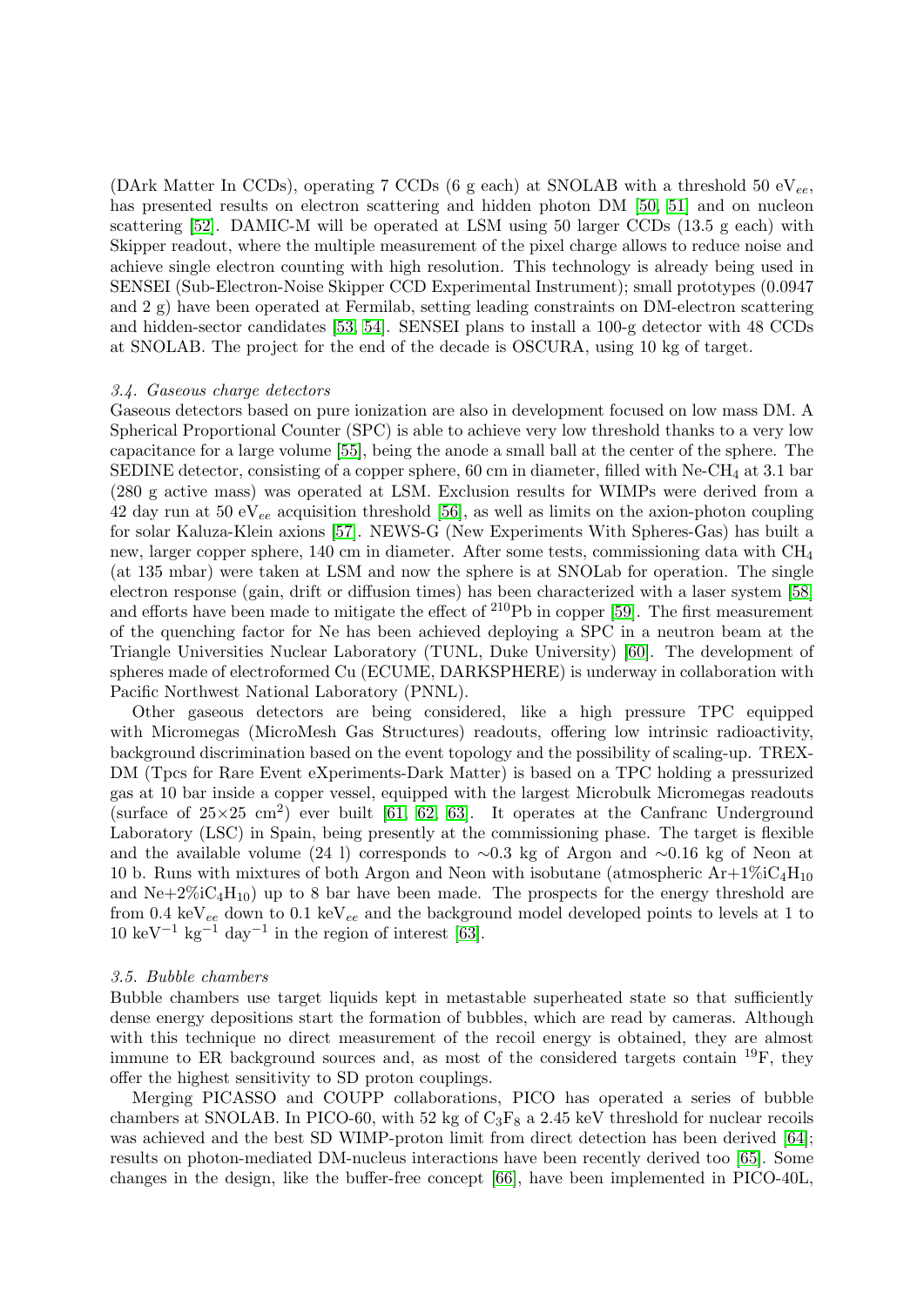

<span id="page-5-0"></span>Figure 1. Modulation amplitudes obtained by DAMA/LIBRA [\[69\]](#page-10-37), ANAIS-112 [\[78\]](#page-10-38) and COSINEregions of 1-6 keV $_{ee}$  and 2-6 keV $_{ee}$ .

already starting the data taking. PICO-500 is a fully funded tonne-scale chamber now in design phase.

## 3.6. Scintillating crystals

NaI(Tl) crystals read by photomultipliers (PMTs) are being used in projects focused on the detection of the DM annual modulation, since, being quite cheap and very robust detectors, it is possible to accumulate a large target mass and to run for long times in very stable conditions. New developments have been necessary to get an ultra-low background (reducing for instance  $^{40}$ K and  $^{210}$ Pb activity in the crystals) and a low energy threshold.

The DAMA/LIBRA experiment, using ∼250 kg of NaI(Tl) scintillators at LNGS, is collecting data for more than twenty years with modules (crystal mass of 9.7 kg each) produced by Saint Gobain company. The software energy threshold was reduced from 2 to 1 keV $_{ee}$  in the second phase of the experiment using new PMTs since 2011. The results of the two phases [\[67,](#page-10-40) [68\]](#page-10-41) favour the presence of a modulation with all the proper features for DM; from the whole analyzed exposure of 2.86 t·y, the C.L. of this signal is at 13.7 $\sigma$  and the deduced modulation amplitude for the 2-6 keV<sub>ee</sub> region is  $S_m = (0.01014 \pm 0.00074)$  cpd/kg/keV [\[69\]](#page-10-37); compatible values have been found for different fitting procedures, periods of time, energy regions from 1 to 6 keV $_{ee}$ and detector units. Improved model-dependent corollary analyses after DAMA/LIBRA phase 2 have been presented [\[70\]](#page-10-42), applying a maximum likelihood procedure to derive allowed regions in the parameters' space of many different considered scenarios by comparing the measured annual modulation amplitude with the theoretical expectation.

However, following the exclusion results presented by many experiments [\[3\]](#page-9-2), there is strong tension when interpreting DAMA/LIBRA results as due to DM, not only in the standard paradigm but even assuming more general halo and interaction models. In addition, no annual modulation signal has been found with different targets like Xe [\[71,](#page-10-43) [72,](#page-10-44) [73\]](#page-10-45) or Ge [\[48\]](#page-10-18). In this context, a model-independent proof or disproof with the same NaI target was considered mandatory, and this is the goal of several projects all over the world, being ANAIS-112 and COSINE-100 now in data-taking phase. Figure [1](#page-5-0) compares the modulation amplitudes derived by the three experiments.

ANAIS (Annual modulation with NAI Scintillators) is operating at LSC 9 NaI(Tl) modules (112.5 kg in total) built by Alpha Spectra company [\[74,](#page-10-46) [75,](#page-10-47) [76\]](#page-10-48). Data taking started in 2017, with an outstanding light collection of ∼15 phe/keV for all modules allowing an energy threshold at 1 keV<sub>ee</sub>. After the first results released on model-independent annual modulation for 1.5 y and exposure of 157.55 kg·y [\[77\]](#page-10-49) supporting the null hypothesis, the analysis of 3 y for 313.95 kg·y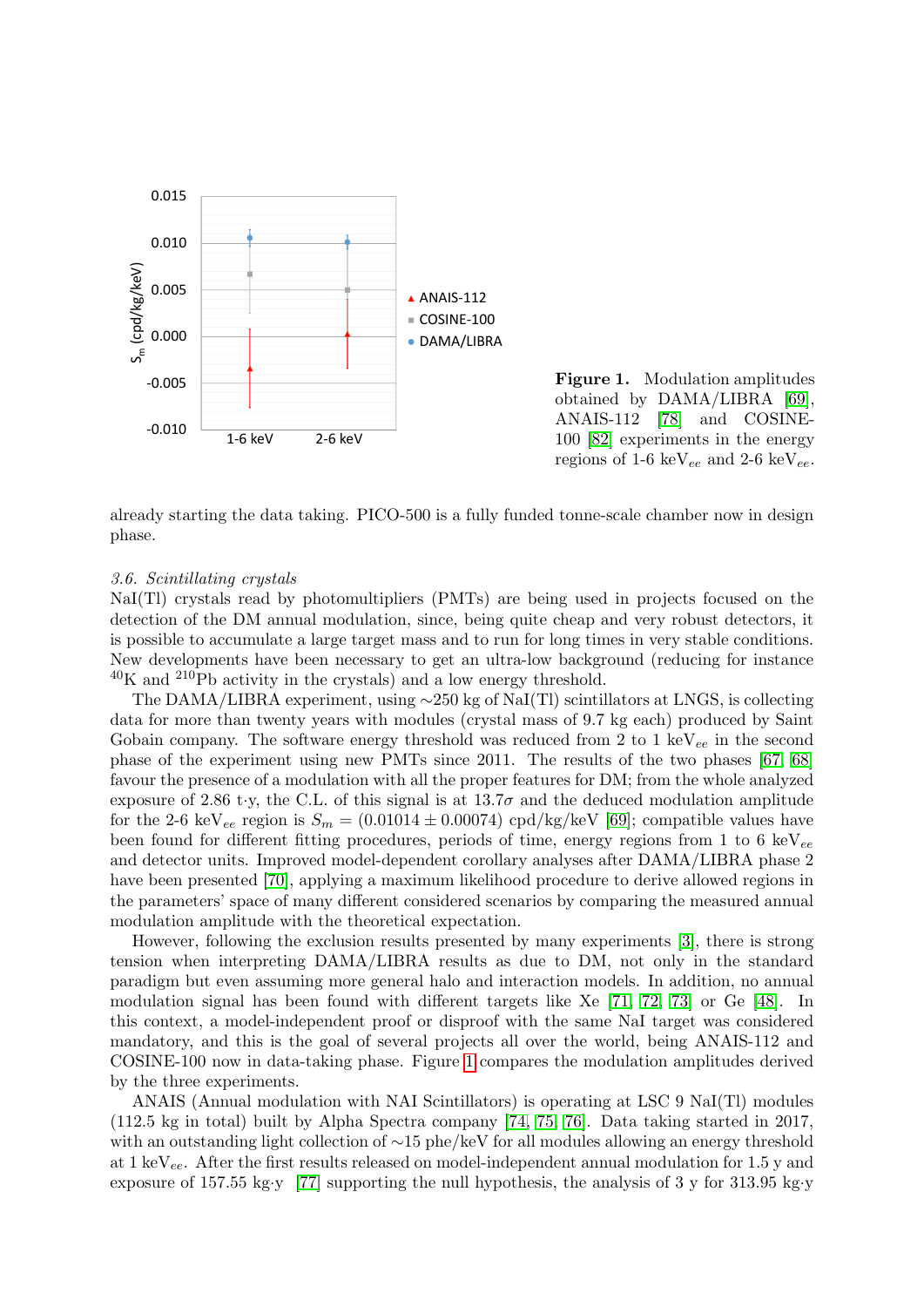has been published [\[78\]](#page-10-38), finding for the 2-6 keV<sub>ee</sub> region  $S_m = (0.0003 \pm 0.0037)$  cpd/kg/keV and for 1-6 keV<sub>ee</sub>  $S_m = (-0.0034 \pm 0.0042)$  cpd/kg/keV, incompatible at  $2.7\sigma$  and  $3.3\sigma$  respectively with DAMA/LIBRA results and confirming the possibility to explore the  $3\sigma$  DAMA/LIBRA region in 5 y.

In COSINE-100, 8 NaI(Tl) detectors also from Alpha Spectra (106 kg in total) are operated immersed in liquid scintillator at the Yangyang underground Laboratory in South Korea [\[79,](#page-10-50) [80\]](#page-10-51) since 2016. The first annual modulation analysis corresponding to 1.7 y with ∼61 kg [\[81\]](#page-10-52) have been updated for 2.8 y, with the best fit modulation amplitudes  $S_m = (0.0050 \pm 0.0047) \text{ cpd/kg/keV}$  for 2-6 keV<sub>ee</sub> and  $S_m = (0.0067 \pm 0.0042) \text{ cpd/kg/keV}$  for 1- $6 \text{ keV}_{ee}$  [\[82\]](#page-10-39), compatible with both null hypothesis and the DAMA/LIBRA signal. Additionally, strong constraints on the DM interpretation of DAMA/LIBRA signal in the context of different models have been derived [\[83\]](#page-10-53).

Other NaI projects are in preparation. SABRE (Sodium-iodide with Active Background REjection) plans to operate ∼50 kg and set identical detectors in northern and southern hemispheres (at LNGS and Stawell Laboratory in Australia) [\[84\]](#page-10-54) to investigate any seasonal effect due to backgrounds, which should show opposite phase. They are focused on the development of ultra-high purity NaI(Tl) crystals and tests with one 3.5 kg detector (SABRE Proof of Principle, PoP) are underway at LNGS [\[85\]](#page-10-55). The PICOLON project (Pure Inorganic Crystal Observatory for LOw-energy Neutr(al)ino) is working in Kamioka in Japan to produce also radiopure NaI(Tl) scintillators [\[86\]](#page-11-0) while COSINUS (Cryogenic Observatory for SIgnatures seen in Next-generation Underground Searches) is developing at LNGS NaI scintillating bolometers with capability to discriminate ER and NR [\[87\]](#page-11-1).

## 3.7. Directional detectors

There are two different approaches for directional detectors: the use of nuclear emulsions and the operation of low pressure (∼0.1 atm) gaseous targets in TPCs with different electron amplification devices and track readouts, like Multi-Wire Proportional Chambers (MWPC), Micro Pattern Gaseous Detectors (MPGDs) and optical readouts [\[88,](#page-11-2) [89\]](#page-11-3). Gas detectors are mostly based on mixtures with  $^{19}$ F. Table [1](#page-6-0) summarizes the main properties of some of the projects in the field.

| Experiment    | Technique                | Laboratory      | Size                                       | Reference          |
|---------------|--------------------------|-----------------|--------------------------------------------|--------------------|
| <b>DRIFT</b>  | TPC+MWPC                 | Boulky (UK)     | $1 \text{ m}^3$                            | [92, 93]           |
| MIMAC         | $TPC+Micromegas$         | LSM (France)    | $1 \text{ m}^3$ (in prep)                  | [95, 96]           |
| <b>NEWAGE</b> | $TPC+\mu PIC$            | Kamioka (Japan) | $31\times31$ cm <sup>2</sup> , 41 cm drift | [98, 100]          |
| <b>DMTPC</b>  | TPC+optical readout      | WIPP (US)       | $1 \text{ m}^3$ (in prep)                  | $\left[102\right]$ |
| <b>CYGNO</b>  | TPC+optical readout      | LNGS (Italy)    | $1 \text{ m}^3$ (in prep)                  | [105, 106]         |
| NEWS-dm       | Emulsion+optical readout | LNGS (Italy)    | $10 \text{ g}$ (prototype)                 | [90, 91]           |

<span id="page-6-0"></span>Table 1. Main properties of some of the projects developing directional detectors.

An emulsion film made of silver halide crystals dispersed in a polymer can act as target and tracking detector; nuclear recoils produce nm-sized silver clusters and 3D tracks are reconstructed with an optical microscope [\[90\]](#page-11-13). This is the approach followed by NEWSdm (Nuclear Emulsions for WIMP Search with directional measurement) [\[91\]](#page-11-14). New generation nuclear emulsions with nanometric grains (NIT (Nano Imaging Tracker) emulsions) together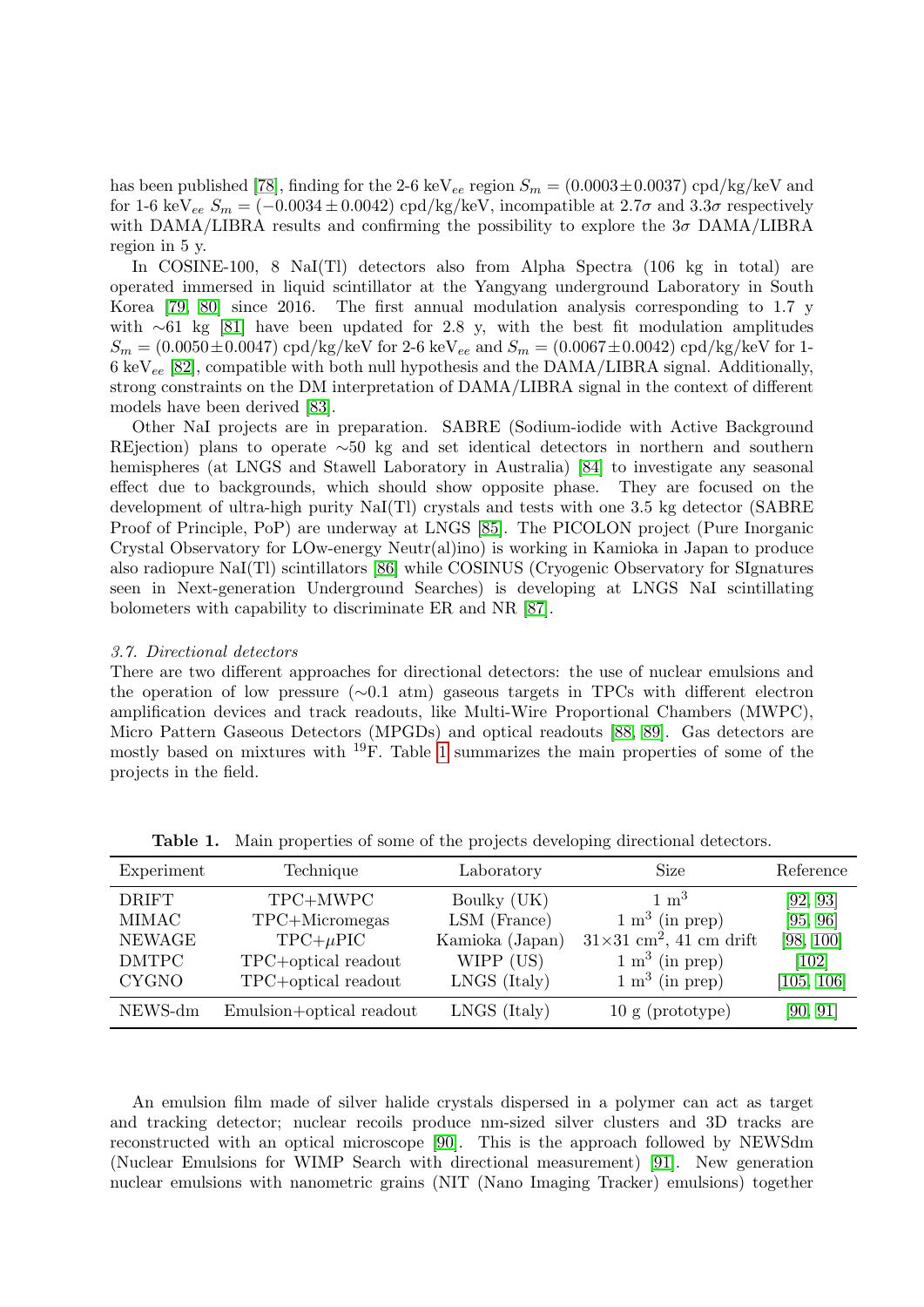with fully automated scanning systems overcoming diffraction limits have been developed; a spatial resolution of 10 nm has been achieved. Test at LNGS with 10 g are underway to assess backgrounds. They propose for a Physics run with 10 kg-year a detector placed on an equatorial telescope (to absorb Earth rotation) to keep orientation towards the Cygnus constellation.

DRIFT (Directional Recoil Identification From Tracks) was the pioneer of directional detectors, using MWPCs attached to a TPC with a large conversion volume  $(1 \text{ m}^3)$  filled with electronegative gas; in this way, the formed ions (not electrons) are drifted to the readout, to reduce diffusion and optimize track resolution. The approach is scalable to large volumes although with limited spatial granularity (>1 mm). DRIFT operated at the Boulby Underground Laboratory in UK, over more than a decade, using a  $CS_2+CF_4+O_2$  mixture (0.140 kg at 55 mbar). They measured directional nuclear recoils (from <sup>252</sup>Cf neutrons) quantifying the head-tail asymmetry parameter [\[92\]](#page-11-4) and derived limits for SD WIMP-proton interaction from 54.7 live-days [\[93\]](#page-11-5).

MIMAC (MIcro-tpc MAtrix of Chambers) also operates a dual TPC with a common cathode, but equipped with pixelized bulk Micromegas, at the Modane Underground Laboratory since 2012. They worked with  $CHF_3(28\%) + CF_4(70\%) + C_4H_{10}(2\%)$  at 50 mbar inside a 25 cm long TPC with  $10\times10$  cm<sup>2</sup> readout and a stainless steel vessel. 3D tracks of radon progeny nuclear recoils have been registered [\[94\]](#page-11-15). First observation of  $^{19}$ F ion tracks at ion beam facilities with angular resolution better than  $15^{\circ}$  has been reported [\[95,](#page-11-6) [96\]](#page-11-7) and quenching factors of He and F with an ion source in Grenoble have been measured. A detector at the scale of 1 m<sup>3</sup> is in preparation.

NEWAGE (NEw generation WIMP search with an Advanced Gaseous tracker Experiment) uses a system with amplification structure and readout in a monolithic detector with a TPC and a micro-pixel chamber  $(\mu$ -PIC). After first operation in surface, long runs at Kamioka have been made using  $CF_4$  at 100 mb. They have also confirmed the head/tail effect above 100 keV and presented results for SD interaction [\[97,](#page-11-16) [98\]](#page-11-8). A low background detector with polyimide is running since 2018 and new limits have been presented [\[99,](#page-11-17) [100\]](#page-11-9). Operation with a different gas,  $SF_6$ , is being tested [\[101\]](#page-11-18).

DMTPC (Dark Matter Time-Projection Chamber) is based on a TPC equipped with external optical and charge readouts. CCDs offer high granularity, low cost and easy acquisition. Several prototypes (with 10 and 20 l) have been developed since 2007, operated first at MIT and then underground at the WIPP facility in US, using  $CF_4$  gas at low pressure (30-100 Torr). The measurement of the direction of recoils has been reported too [\[102\]](#page-11-10). A detector at the scale of 1 m<sup>3</sup> is in preparation using four TPCs (1.2 m in diameter and 27 cm in length).

Gathering most of the groups working on directional dark matter detection, the CYGNUS collaboration was formed to analyze different gas mixtures (with low and high density, considering  $CF_4$  and  $SF_6$ ), to reduce the energy threshold even below 1 keV<sub>ee</sub> in these detectors and enlarge the volumes (from 10 up to 1000  $\mathrm{m}^3$ ) [\[103\]](#page-11-19). The goal is to develop a multi-site, multi-target observatory at the ton scale for DM and solar neutrino with directionality. There are proposals for CYGNUS detectors in different labs in Australia, Italy, Japan, UK and US. The CYGNO/INITIUM apparatus, at LNGS, will be a  $1 \text{ m}^3$  symmetric detector filled with a mixture of He and CF<sub>4</sub> (60/40,  $\sim$ 1 kg); each volume will be equipped with triple-GEM structure and read by a sCMOS sensor and a fast light detector (PMT or SiPM) [\[104,](#page-11-20) [105,](#page-11-11) [106\]](#page-11-12). Various prototypes have been built and operated. LEMOn used  $He/CF<sub>4</sub> 1 atm (7 l, with 20 cm drift),$ achieving an energy threshold at 1 keV<sub>ee</sub> and showing stability over one month [\[107\]](#page-11-21); nuclear recoils from a neutron gun with direction and sense visible have been registered too. The LIME detector (55 l, with 50 cm drift) has been already tested above ground with a 0.5 keV<sub>ee</sub> threshold and will operate at LNGS [\[108\]](#page-11-22).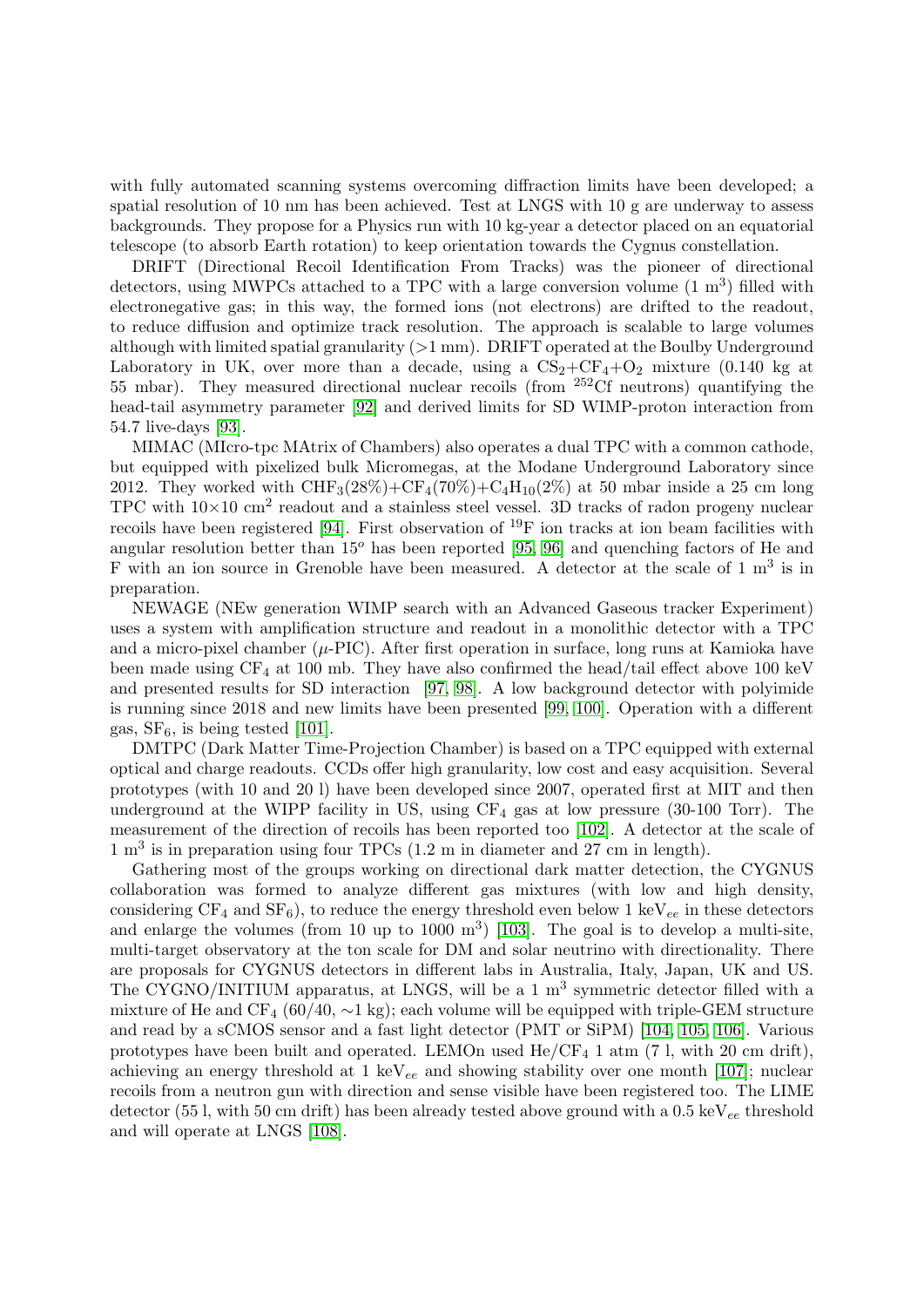# 3.8. New technologies

Many new ideas to directly detect DM particles have been proposed and some of them are at R&D phase aimed at measuring smaller and smaller energy depositions and improving the background suppression. Some of them are briefly described in this section.

- Scintillating bubble chambers combine the advantages of a bubble chamber (extreme electron rejection and simple instrumentation) with the event-by-event energy resolution of a liquid scintillator. This technique has been established for a 30 g xenon bubble chamber [\[109\]](#page-11-23) and is being developed by the SBC Collaboration, preparing 10 l LAr chambers at Fermi National Laboratory to operate at SNOLAB in coming years; the goal is to have 100 eV threshold and 10 kg·yr exposure.
- In the SnowBall proposal, supercooled water is used so that an incoming particle triggers crystallization of purified water using a camera for image acquisition; the technique, insensitive to ER, has been tested with neutrons at  $-20^{\circ}$  [\[110\]](#page-11-24).
- The HeRALD project (Helium Roton Apparatus for Light Dark Matter) proposes the use of superfluid <sup>4</sup>He as target and low temperature calorimeters (TES) as sensors to measure photons and quasiparticles by quantum evaporation [\[111\]](#page-11-25). Single phonon detection for DM via quantum evaporation and sensing of  ${}^{3}$ He has been proposed too [\[112\]](#page-11-26).
- High purity lab-grown diamond crystals as target outfitted with cryogenic phonon and charge readout could be sensitive to DM scattering of very low mass candidates [\[113\]](#page-11-27). Carbon is lighter than other semiconductor materials used and low noise allowing a sub-eV threshold is expected. Results from the first cryogenic detector with diamond as absorber have been recently presented, reaching an energy threshold as low as  $16.8 \text{ eV}$  [\[114\]](#page-11-28).
- In the so-called paleo-detectors, persistent traces left by DM interaction in ancient minerals could be searched for profiting from a large integration time [\[115,](#page-11-29) [116,](#page-11-30) [117,](#page-11-31) [118,](#page-11-32) [119\]](#page-11-33). Different readout scenarios are considered to achieve nm resolution.

New ideas have arisen specifically to obtain the recoil direction:

- Crystal defect spectroscopy could be used as WIMP-induced NR in a diamond target would create an observable damage trail that alters the strain pattern. The large target mass of a solid-state detector would be combined with an ultra-fine spatial resolution (at nmscale) [\[120,](#page-11-34) [121,](#page-11-35) [122\]](#page-11-36).
- In a DNA strand detector, DNA strands mounted onto a nm-thick gold foil could be severed by a recoiling gold atom kicked out by a WIMP; biological techniques could allow to identify position of each severing event [\[123,](#page-11-37) [124\]](#page-11-38).
- Planar targets, like graphene, make easier the determination of recoil direction by avoiding multiple interaction in bulk targets [\[125\]](#page-11-39). In PTOLEMY-G graphene FETs with tunable meV band gaps are proposed [\[126\]](#page-11-40).
- Anisotropic scintillators made of  $\text{ZnWO}_4$  or organic compounds are being studied too [\[127,](#page-11-41) [128\]](#page-11-42). In [\[129\]](#page-11-43), the directional detectability of DM with single phonon excitations has been compared for 26 anisotropic targets by analyzing the expected daily modulation.

# 4. Summary and Outlook

The direct detection of DM particles is really challenging due to the small and rare signal expected. Complementary experiments, based on different detection technologies and targets, are ongoing exploring different interactions, mass ranges of candidates and possible signatures.

For SI WIMP-nucleon interactions, above 10 GeV the best limits on cross section come presently from xenon experiments. At lower masses and for SD interactions, results from different types of detectors give the stringent constraints: cryogenic detectors, liquid noble detectors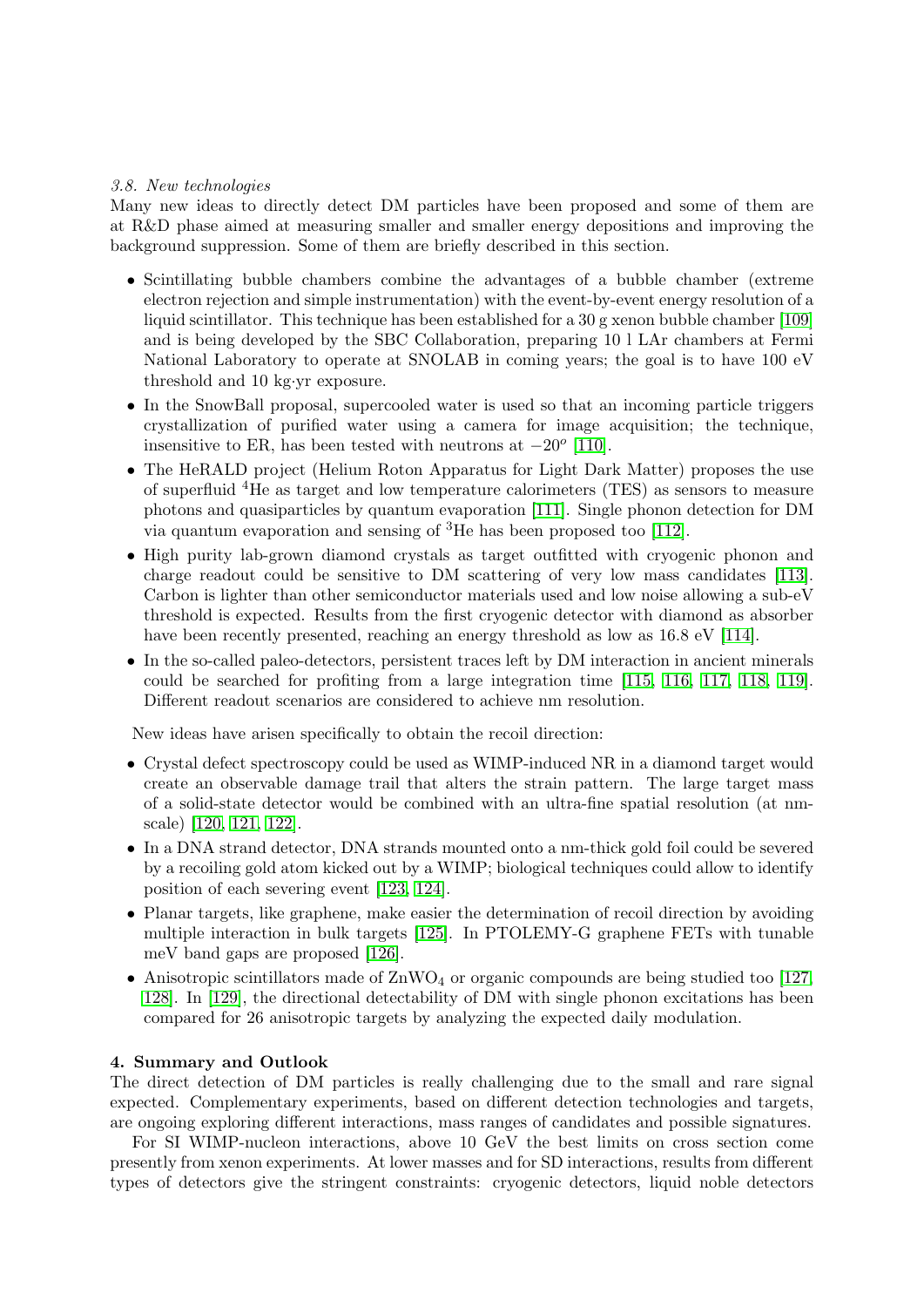operated for charge collection only, purely ionization detectors and bubble chambers; the use of light targets achieving extremely low energy thresholds and/or searching for different interaction channels are the strategies followed and new detection technologies are in development. The proposed Migdal effect helps to enhance sensitivity particularly for low mass DM. In addition, important results (even if still with low significance) from NaI(Tl) experiments have been presented to solve the long standing conundrum of the DAMA/LIBRA annual modulation result. Concerning WIMP-electron scattering, SENSEI and XENON have presented the lowest limits for the interaction cross section below and above ∼10 MeV, respectively.

TPC-related experiments and projects are giving very important contributions to the direct detection of DM. Liquid noble detectors with Xe and Ar operated as dual-phase TPCs have provided leading constraints for SI WIMP-nucleus interaction, down to 1.8 GeV when operated in S2-only mode, and the huge projects like DARWIN and ARGO are expected to explore cross sections down to the irreducible neutrino background. Gaseous detectors with light targets like Ne and sub-keV threshold have very good prospects for low mass DM. Low-pressure TPCs with different readouts (MWPCs, Micromegas,  $\mu$ PICs, optical CCDs, ...) are ideally suited for directional DM detectors, essential to prove the galactic origin of a possible signal; the already built detectors (with volumes from  $0.1$  to  $1 \text{ m}^3$ ) have measured directional NR, confirmed the head-tail effect and already set limits for SD WIMP-proton interaction. Although imaging short tracks with sufficient resolution and sampling large volumes is hard, significant progress on basic requirements (like radiopurity, homogeneity, stability and scalability) is being made. Finally, it is worth mentioning that low-pressure optical TPCs or position-sensitive gaseous detectors are being considered to attempt the first observation of the Midgal effect of NR.

#### References

- <span id="page-9-0"></span>[1] Bertone G and Hooper D 2018 Rev. Mod. Phys. 90 045002
- <span id="page-9-1"></span>[2] Schumann M 2019 J. Phys. G 46 103003
- <span id="page-9-2"></span>[3] Billard J et al 2021 Direct Detection of Dark Matter – APPEC Committee Report Preprint [arXiv:2104.07634](http://arxiv.org/abs/2104.07634) in press at Reports on Progress in Physics
- <span id="page-9-3"></span>[4] Battaglieri M et al 2017 US Cosmic Visions: New Ideas in Dark Matter 2017, Community Report Preprint [arXiv:1707.04591v](http://arxiv.org/abs/1707.04591)1
- <span id="page-9-4"></span>[5] Drukier A K et al 1986 Phys. Rev. D 33 3495
- <span id="page-9-5"></span>[6] Freese K et al 1988 Phys. Rev. D 37 3388
- <span id="page-9-6"></span>[7] Freese K et al 2013 Rev. Mod. Phys. 85 1561
- <span id="page-9-7"></span>[8] Spergel D N 1988 Phys. Rev. D 37 1353
- <span id="page-9-8"></span>[9] Ahlen S et al 2010 Int. J. Mod. Phys. A 25 1
- <span id="page-9-9"></span>[10] Mayet F et al 2016 Phys. Rep. 627 1
- <span id="page-9-10"></span>[11] Kouvaris C and Pradler J 2017 Phys. Rev. Lett. **118** 031803
- <span id="page-9-11"></span>[12] Ibe M et al 2018 J. High Energy Phys. JHEP03(2018)194
- <span id="page-9-12"></span>[13] Dolan M J et al 2018 Phys. Rev. Lett. **121** 101801
- <span id="page-9-13"></span>[14] Nakamura K D et al 2021 Prog. Theor. Exp. Phys. 2021 013C01
- <span id="page-9-14"></span>[15] Majewski P 2021 (TAUP2021 conference) https://indico.ific.uv.es/event/6178/contributions/15922/
- <span id="page-9-15"></span>[16] Aprile E et al 2018 Phys. Rev. Lett. 121 111302
- <span id="page-9-16"></span>[17] Akerib D S et al 2017 Phys. Rev. Lett. 118 021303
- <span id="page-9-17"></span>[18] Cui X et al 2017 Phys. Rev. Lett. 119 181302
- <span id="page-9-18"></span>[19] Wang Q 2020 Chinese Phys. C 44 125001
- <span id="page-9-19"></span>[20] Aprile E et al 2019 Phys. Rev. Lett. 123 251801
- <span id="page-9-20"></span>[21] Aprile E et al 2019 Phys. Rev. Lett. 123 241803
- <span id="page-9-21"></span>[22] Akerib D S et al 2019 Phys. Rev. Lett. 122 131301
- <span id="page-9-22"></span>[23] Aprile E et al 2020 Phys. Rev. D 102 072004
- <span id="page-9-23"></span>[24] Meng Y et al 2021 Phys. Rev. Lett. 127 261802
- <span id="page-9-24"></span>[25] Ajaj R et al 2019 Phys. Rev. D 100 022004
- <span id="page-9-25"></span>[26] Agnes P et al 2018 Phys. Rev. D 98 102006
- <span id="page-9-26"></span>[27] Agnes P et al 2018 Phys. Rev. Lett. 121 081307
- <span id="page-9-27"></span>[28] Agnes P et al 2018 Phys. Rev. Lett. 121 101303
- <span id="page-9-28"></span>[29] Agnes P et al 2021 Eur. Phys. J. C 81 359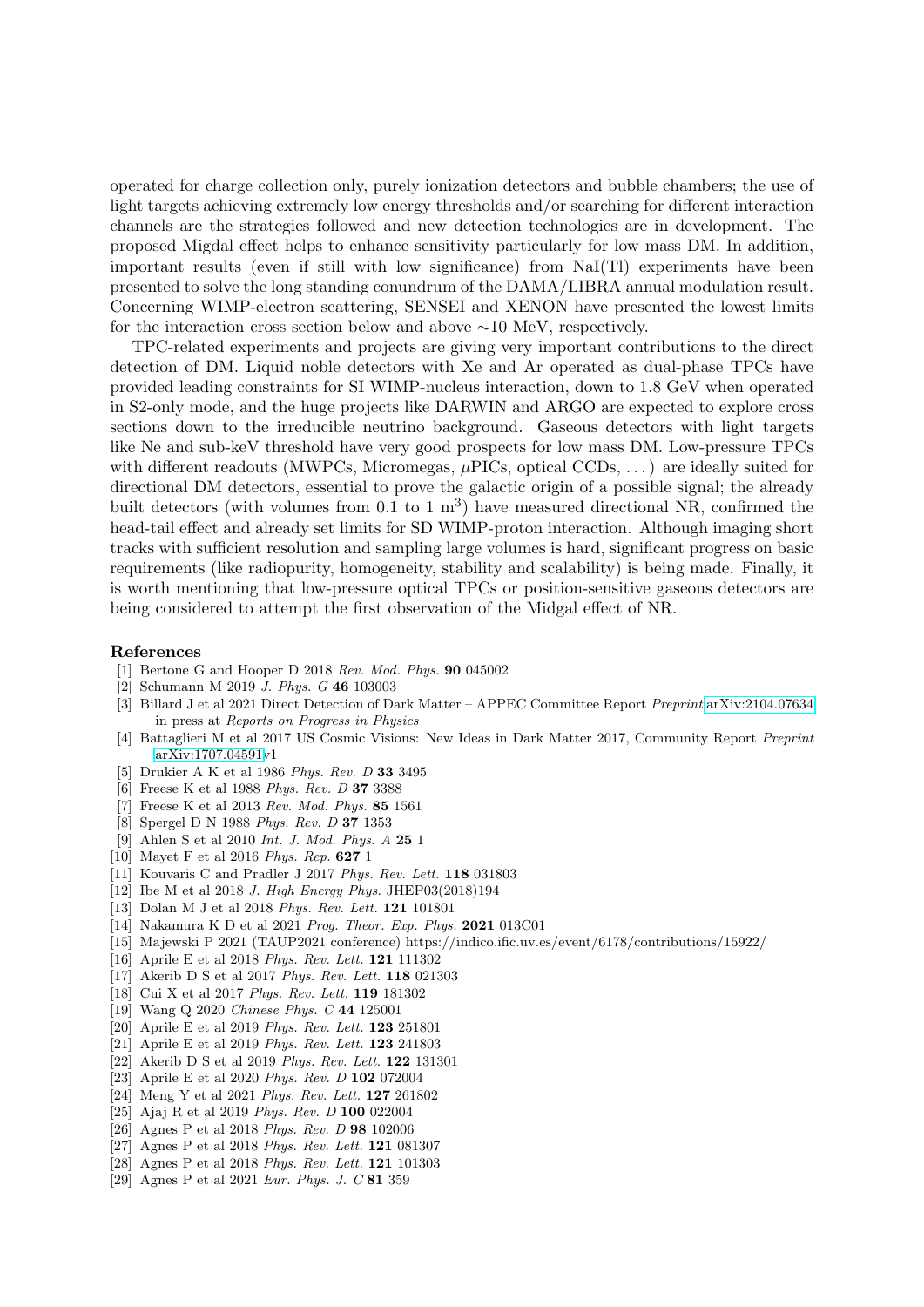- <span id="page-10-0"></span>[30] Aalseth C E et al 2020 J. Instrum. JINST15(2020)P02024
- <span id="page-10-1"></span>[31] Agnes P et al 2021 Eur. Phys. J. C 81 1014
- <span id="page-10-2"></span>[32] Hehn L et al 2016 Eur. Phys. J. C 76 548
- <span id="page-10-3"></span>[33] Armengaud E et al 2019 Phys. Rev. D 99 082003
- <span id="page-10-4"></span>[34] Arnaud Q et al 2020 Phys. Rev. Lett. 125 141301
- <span id="page-10-5"></span>[35] Armengaud E et al 2022 Search for sub-GeV Dark Matter via Migdal effect with an EDELWEISS germanium detector with NbSi TES sensors Preprint [arXiv:2203.03993](http://arxiv.org/abs/2203.03993)
- <span id="page-10-6"></span>[36] Agnese R et al 2018 Phys. Rev. Lett. 120 061802
- <span id="page-10-7"></span>[37] Agnese R et al 2019 Phys. Rev. D 99 062001
- <span id="page-10-8"></span>[38] Al-Bakry M et al 2022 A Search for Low-mass Dark Matter via Bremsstrahlung Radiation and the Migdal Effect in SuperCDMS Preprint [arXiv:2203.02594](http://arxiv.org/abs/2203.02594)
- <span id="page-10-9"></span>[39] Amaral D W et al 2020 Phys. Rev. D 102 091101
- <span id="page-10-10"></span>[40] Alkhatib I et al 2021 Phys. Rev. Lett. 127 061801
- <span id="page-10-11"></span>[41] Angloher G et al 2016 *Eur. Phys. J. C* **76** 25
- <span id="page-10-12"></span>[42] Abdelhameed A H et al 2019 Phys. Rev. D 100 102002
- <span id="page-10-13"></span>[43] Abdelhameed A H et al 2019 Eur. Phys. J. C **79** 630
- <span id="page-10-14"></span>[44] Angloher G et al 2022 Probing spin-dependent dark matter interactions with <sup>6</sup>Li *Preprint* [arXiv:2201.03863](http://arxiv.org/abs/2201.03863)
- <span id="page-10-15"></span>[45] Aalseth C E et al 2013 Phys. Rev. D 88 012002
- <span id="page-10-16"></span>[46] Yang L T et al 2018 Chin. Phys. C 42 23002
- <span id="page-10-17"></span>[47] Liu Z Z et al 2019 Phys. Rev. Lett. **123** 161301
- <span id="page-10-18"></span>[48] Yang L T et al 2019 Phys. Rev. Lett. **123** 221301
- <span id="page-10-19"></span>[49] Jiang H et al 2018 Phys. Rev. Lett. 120 241301
- <span id="page-10-20"></span>[50] Aguilar-Arevalo A et al 2017 Phys. Rev. Lett. 118 141803
- <span id="page-10-21"></span>[51] Aguilar-Arevalo A et al 2019 Phys. Rev. Lett. 123 181802
- <span id="page-10-22"></span>[52] Aguilar-Arevalo A et al 2020 Phys. Rev. Lett. 125 241803
- <span id="page-10-23"></span>[53] Abramoff O et al 2019 Phys. Rev. Lett. 122 161801
- <span id="page-10-24"></span>[54] Barak L et al 2020 Phys. Rev. Lett. 125 171802
- <span id="page-10-25"></span>[55] Giomataris I et al 2008 J. Instrum. JINST03(2008)P09007
- <span id="page-10-26"></span>[56] Arnaud Q et al 2018 Astropart. Phys. 97 54
- <span id="page-10-27"></span>[57] Arnaud Q et al 2022 Phys. Rev. D. 105 012002
- <span id="page-10-28"></span>[58] Arnaud Q et al 2019 Phys. Rev. D 99 102003
- <span id="page-10-29"></span>[59] Balogh L et al 2021 Nucl. Instrum. Meth. A 988 164844
- <span id="page-10-30"></span>[60] Balogh L et al 2022 Phys. Rev. D 105 052004
- <span id="page-10-31"></span>[61] Iguaz F J et al 2016 Eur. Phys. J. C 76 529
- <span id="page-10-32"></span>[62] Irastorza I G et al 2016 JCAP 01 034
- <span id="page-10-33"></span>[63] Castel J et al 2019 Eur. Phys. J. C 79 782
- <span id="page-10-34"></span>[64] Amole C et al 2019 Phys. Rev. D 100 022001
- <span id="page-10-35"></span>[65] Ali B et al 2022 Results on photon-mediated dark matter-nucleus interactions from the PICO-60  $C_3F_8$  bubble chamber Preprint [arXiv:2204.10340](http://arxiv.org/abs/2204.10340)
- <span id="page-10-36"></span>[66] Bressler M et al 2019 J. Instrum. JINST14(2019)P08919
- <span id="page-10-40"></span>[67] Bernabei R et al 2014 Eur. Phys. J. C 73 2648
- <span id="page-10-41"></span>[68] Bernabei R et al 2020 Prog. Part. Nucl. Phys. 114 103810
- <span id="page-10-37"></span>[69] Bernabei R et al 2021 The dark matter: DAMA/LIBRA and its perspectives Preprint [arXiv:2110.04734](http://arxiv.org/abs/2110.04734)
- <span id="page-10-42"></span>[70] Bernabei R et al 2019 Nucl. Phys. At. Energy 20 317
- <span id="page-10-43"></span>[71] Aprile E et al 2017 Phys. Rev. Lett. 118 101101
- <span id="page-10-44"></span>[72] Kobayashi M et al 2019 Phys. Lett. B 795 308
- <span id="page-10-45"></span>[73] Akerib D S et al 2018 Phys. Rev. D 98 062005
- <span id="page-10-46"></span>[74] Amaré J et al 2019 Eur. Phys. J. C  $79\ 228$
- <span id="page-10-47"></span>[75] Amaré J et al 2019 Eur. Phys. J. C  $79\;412$
- <span id="page-10-48"></span>[76] Coarasa I et al 2019 Eur. Phys. J. C **79** 233
- <span id="page-10-49"></span>[77] Amaré J et al 2019 Phys. Rev. Lett.  $123$  031301
- <span id="page-10-38"></span>[78] Amaré J et al Phys. Rev.  $D$  103 102005
- <span id="page-10-50"></span>[79] Adhikari G et al 2018 Eur. Phys. J. C 78 107
- <span id="page-10-51"></span>[80] Adhikari P et al 2018 Eur. Phys. J. C 78 490
- <span id="page-10-52"></span>[81] Adhikari G et al 2019 Phys. Rev. Lett. 123 031302
- <span id="page-10-39"></span>[82] Adhikari G et al 2021 Three-year annual modulation search with COSINE-100 Preprint [arXiv:2111.08863](http://arxiv.org/abs/2111.08863)
- <span id="page-10-53"></span>[83] Adhikari G et al 2021 Sci. Adv. 7 eabk2699
- <span id="page-10-54"></span>[84] Antonello M et al 2019 Eur. Phys. J. C 79 363
- <span id="page-10-55"></span>[85] Calaprice F et al Phys. Rev. D 104 L021302